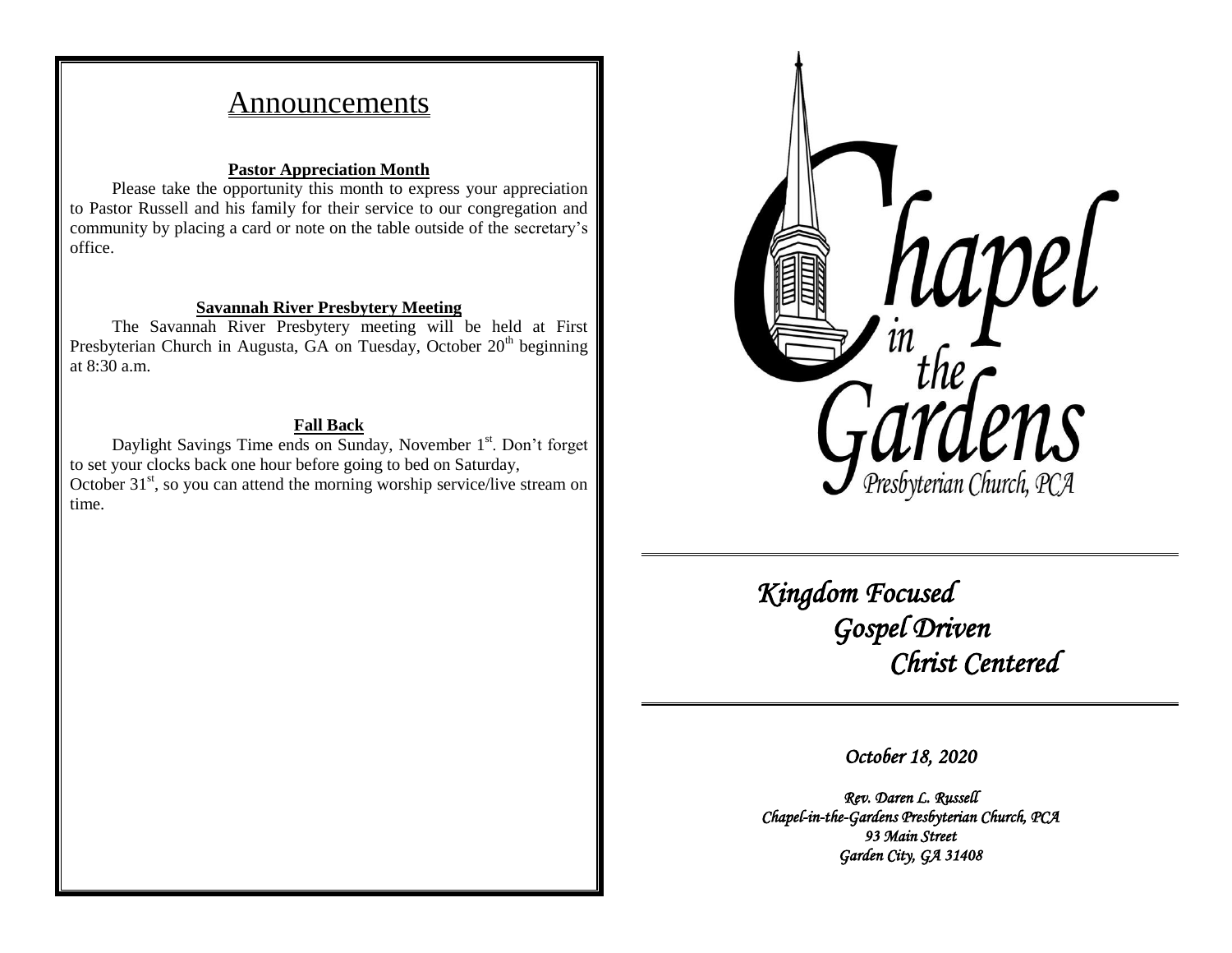# *Chapel-in-the-Gardens Presbyterian Church*

*Presbyterian Church in America "Worshiping Him in Spirit and in Truth" October 18, 2020 at 10:30 a.m.*

When I kept silent, my bones wasted away through my groaning all day long. For day and night your hand was heavy upon me; my strength was sapped as in the heat of summer. Then I acknowledged my sin to you and did not cover up my iniquity. I said, "I will confess my transgressions to the LORD" – and you forgave the guilt of my sin. (Psalm 32:3-5)

## *The Preparation for Worship*

**The Prelude** – *Please prepare your heart and mind for worship as you wait silently before the Lord.*

#### **The Apostolic Greeting Jude 1b,2**

*"To those who are called, sanctified by God the Father, and preserved in Jesus Christ: Mercy, peace, and love be multiplied to you."*

**The Welcome and Announcements**

**The Silent Prayer of Preparation** Habakkuk 2:20 *"The LORD is in His holy temple; let all the earth be silent before Him."*

### **The Adoration of God** Psalm 124:8

*"Our help is in the name of the Lord, the Maker of heaven and earth."*

#### **The Call to Worship** Psalm 98:1-3

*"Sing to the LORD a new song, for he has done marvelous things; His right hand and his holy arm have worked salvation for him. The LORD has made his salvation known and revealed his righteousness to the nations. All the ends of the earth have seen the salvation of our God."*

**The Hymn No. 66** *"To God Be the Glory"*

#### **The Prayer of Adoration and Lord's Prayer**

**Reading of the Psalms** – Psalm 52

**Musical Meditation/Anthem**

#### **The Pastoral Prayer** Psalm 37:23-24

*"The LORD delights in the way of the man whose steps he has made firm; though he stumble, he will not fall, for the LORD upholds him with his hand."*

# *The Means of Grace* **The Prayer of Illumination**

**The Exposition of God's Word Rev. Daren L. Russell** *"This is God's holy, inspired, and inerrant Word."*

> *The 5 Solas of the Reformation 4 – Sola Christus* Colossians 1:15-23

# *The Response & Blessing*

**The Hymn No. 410** *"My Faith Looks Up to Thee"*

#### **The Benediction** Ephesians 3:20-21

*"Now to him who by the power at work within us is able to do far more abundantly than all that we ask or think, to him be glory in the church and in Christ Jesus to all generations, forever and ever. Amen."*